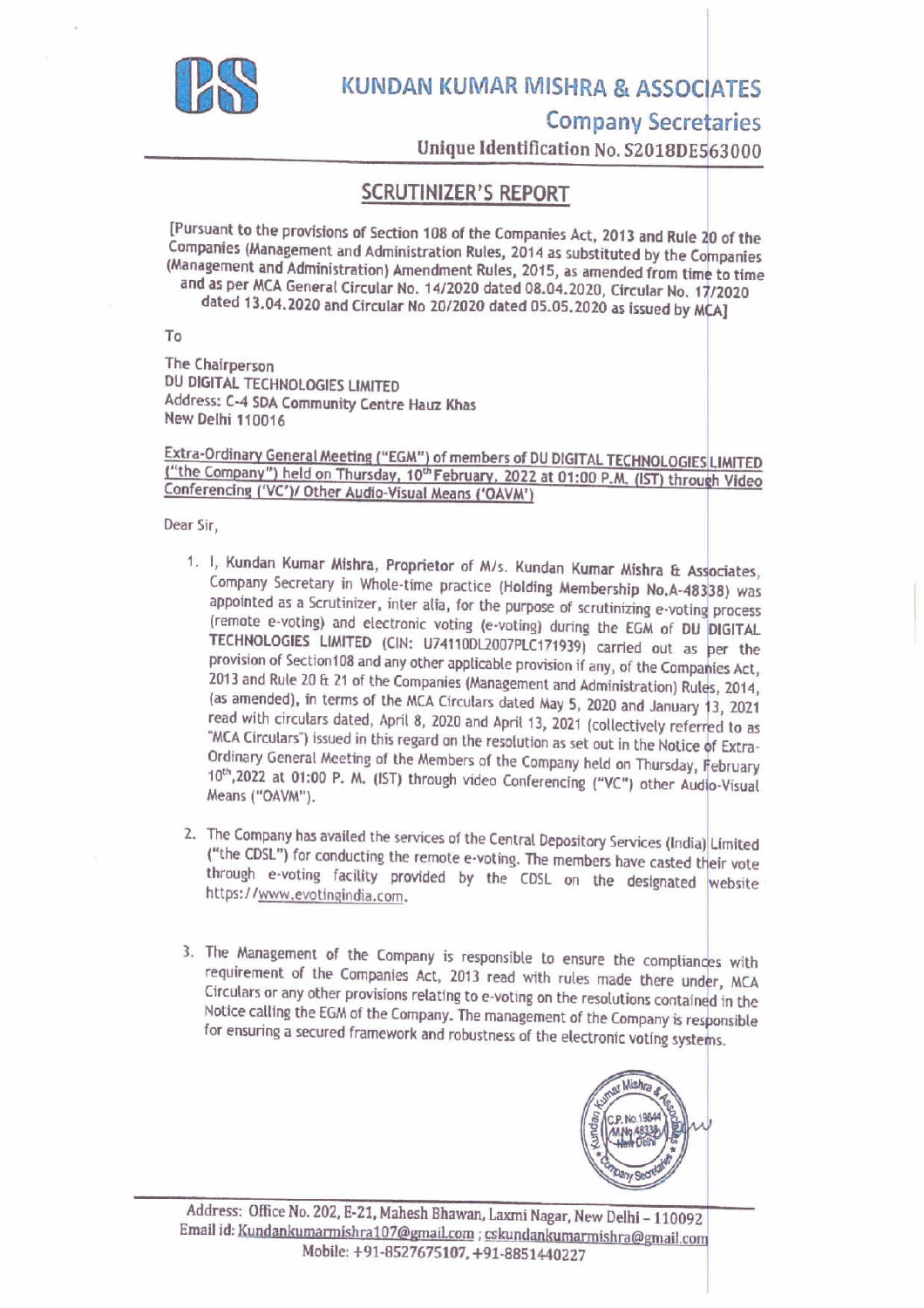- $\cdot$  My Responsibility as Scrutinizer for the e-voting facility is restricted to make a Consolidated Scrutinizer's Report of the votes cast "For" or "Against" the resolutions stated in the Notice or the AGM. Based on the reports generated from the e-voting system provided by the CDSL. the authorized agency to provide e-voting facilities, engaged by the Company.
- 5. The Notice convening the EGM was sent to all the Members/Beneficiaries electronically, whose names appeared in the Register of Members/Records of Depositories as on Thursday, February 03, 2022 in accordance with provisions of the Companies Act, 2013 read with rules made there under together with the MCA Circulars.
- 6. The Members of the Company as on the "cut-off date" i.e., Thursday, February 03, were entitled to cast their votes through the e-voting facility on the proposed resolutions (Item No- S | to 5) as set out in the Notice of the EGM.
- . E-voting process:
	- a. The remote e-voting period commenced on Monday, February 7, 2022 at 9.00 AM and ends on Wednesday, February 9, 2022 at 5.00 PM on the designated website https: //www.evotingindia.com of CDSL.
	- b. After the time fixed for closing of the e-voting at the EGM, the electronic system recording the e-voting (e-votes) was locked by CDSL.
	- . As per the information given by the Company the names of the shareholders who had voted by remote e-voting through the facility provided by CDSL had been blocked<br>and only those members who were present at the EGM through VC and who had not voted on remote e-voting were allowed to cast their votes through e-voting system at the EGM.
	- d. Thereafter, the details containing inter alia, list of Equity Shareholders, who voted "for" or "against" each of the resolutions that was put to vote, were generated from the e-voting website of CDSL (www.evotingindia.com) and based on such reports generated and relied upon by me, data regarding the e-voting was scrutinized.
	- e. After the closure of voting at the EGM, the votes cast through registered mail id<br>conducted at the EGM and remote e-voting conducted prior to the EGM were<br>unlocked in presence of two witnesses, Miss. Maneesha and Mr. Sa

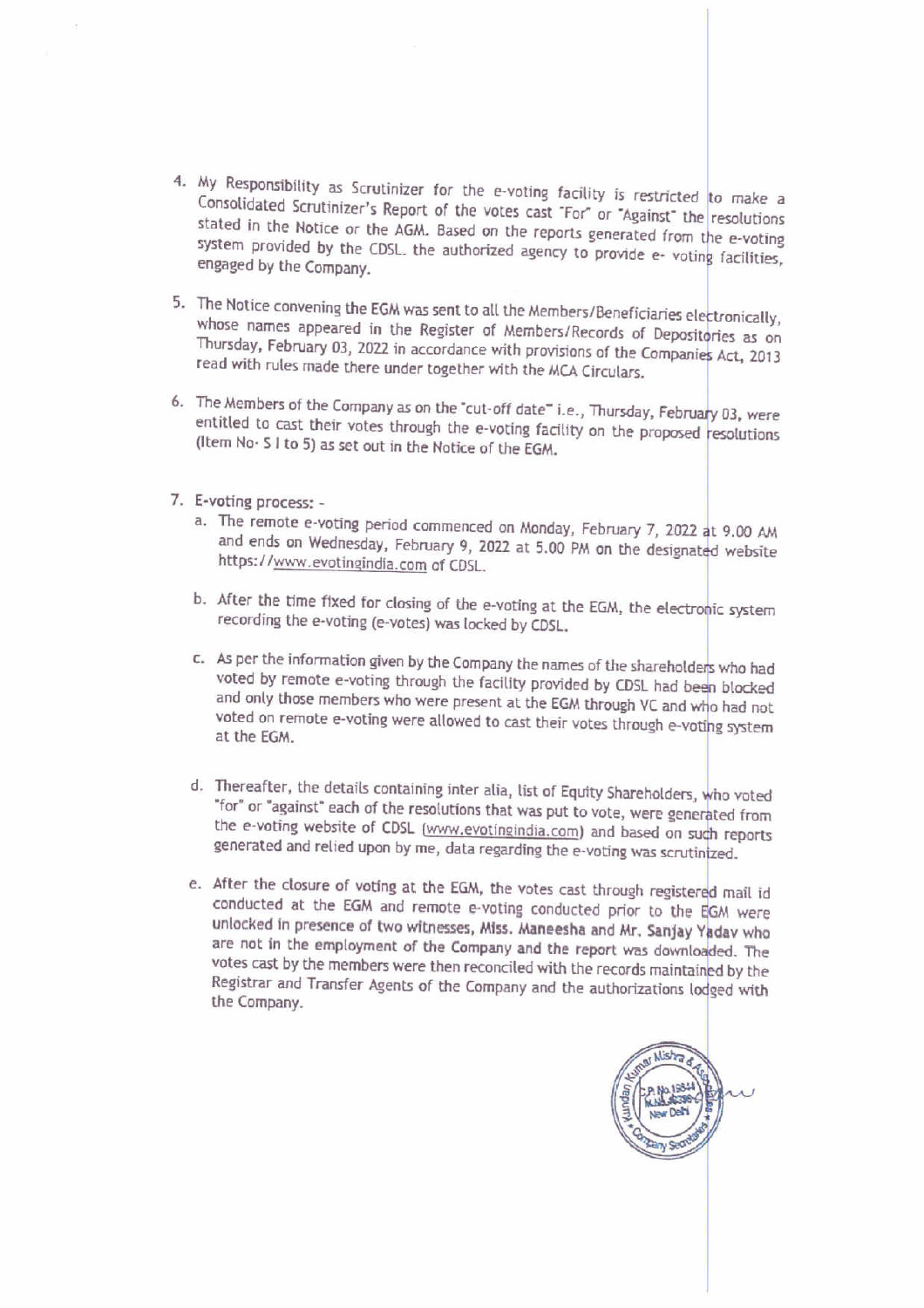f. After scrutinizing and receiving the report of remote e-voting conducted prior to the EGM and voting conducting at the EGM based on the data downloaded from the CDSL Portal, I hereby submit the consolidated results of remote e-voting and E-voting at the EGM as under: er scrutinizing and receiving the report<br>
M and voting conducting at the EGM base<br>
tal, I hereby submit the consolidated re<br>
EGM as under:<br>
NESS<br>
NESS<br>
NERE COMPARE OF NAME OF<br>
LTERATION TO THE MEMORANDUM<br>
SSOCIATION OF TH SCrutinizing and receiving the report of<br>
Individing conducting at the EGM based<br>
, I hereby submit the consolidated res<br>
SM as under:<br>
SS<br>
ROVAL FOR CHANGE OF NAME OF<br>
TRATION TO THE MEMORANDUM O er scrutinizing and receiving the report<br>
M and voting conducting at the EGM base<br>
tal, I hereby submit the consolidated r<br>
EGM as under:<br>
NESS<br>
NESS<br>
NESS<br>
NESS<br>
NERE COMPANY<br>
NESS<br>
NERE COMPANY<br>
Voted in favour of the re

#### SPECIAL BUSINESS

# Item No 1: APPROVAL FOR CHANGE OF NAME OF THE COMPANY AND CONSEQUENTIAL ALTERATION TO THE MEMORANDUM OF ASSOCIATION AND ARTICLES OF ASSOCIATION OF THE COMPANY

(i) Voted in favour of the resolution:

| ter scrutinizing and receiving the report of remote e-voting conducted prior to th                                                                               |                      |                                                              |                                    |  |
|------------------------------------------------------------------------------------------------------------------------------------------------------------------|----------------------|--------------------------------------------------------------|------------------------------------|--|
| M and voting conducting at the EGM based on the data downloaded from the CDS<br>rtal, I hereby submit the consolidated results of remote e-voting and E-voting a |                      |                                                              |                                    |  |
| e EGM as under:                                                                                                                                                  |                      |                                                              |                                    |  |
|                                                                                                                                                                  |                      |                                                              |                                    |  |
| <b>INESS</b>                                                                                                                                                     |                      |                                                              |                                    |  |
|                                                                                                                                                                  |                      | APPROVAL FOR CHANGE OF NAME OF THE COMPANY AND CONSEQUENTIAL |                                    |  |
|                                                                                                                                                                  |                      | ALTERATION TO THE MEMORANDUM OF ASSOCIATION AND ARTICLES OF  |                                    |  |
| ASSOCIATION OF THE COMPANY                                                                                                                                       |                      |                                                              |                                    |  |
| Voted in favour of the resolution:                                                                                                                               |                      |                                                              |                                    |  |
|                                                                                                                                                                  |                      |                                                              |                                    |  |
| Particulars                                                                                                                                                      | Number of<br>Members | Number of votes                                              | % Of total number                  |  |
|                                                                                                                                                                  | voted                | cast                                                         | of votes cast                      |  |
| Remote E-Voting                                                                                                                                                  | 10                   | 19,42,000                                                    | 100%                               |  |
| Voting at EGM                                                                                                                                                    | 0                    | 0                                                            | 0%                                 |  |
| Total                                                                                                                                                            | 10                   |                                                              |                                    |  |
|                                                                                                                                                                  |                      | 19,42,000                                                    | 0%                                 |  |
| Voted against the resolution:                                                                                                                                    |                      |                                                              |                                    |  |
| Particulars                                                                                                                                                      | Number of            | Number of votes                                              |                                    |  |
|                                                                                                                                                                  | Members              | cast                                                         | % Of total number<br>of votes cast |  |
| Remote E-Voting                                                                                                                                                  | voted<br>0           | 0                                                            |                                    |  |
| Voting at EGM<br>$T - b - 1$                                                                                                                                     | 0                    | 0                                                            | 0%<br>0                            |  |

### (ii) | Voted against the resolution:

| e EGM as under:                                                                            |                               | fter scrutinizing and receiving the report of remote e-voting conducted prior to th<br>GM and voting conducting at the EGM based on the data downloaded from the CD:<br>ortal, I hereby submit the consolidated results of remote e-voting and E-voting a |                                     |  |
|--------------------------------------------------------------------------------------------|-------------------------------|-----------------------------------------------------------------------------------------------------------------------------------------------------------------------------------------------------------------------------------------------------------|-------------------------------------|--|
| <b>INESS</b>                                                                               |                               |                                                                                                                                                                                                                                                           |                                     |  |
|                                                                                            |                               | APPROVAL FOR CHANGE OF NAME OF THE COMPANY AND CONSEQUENTIA                                                                                                                                                                                               |                                     |  |
|                                                                                            |                               | ALTERATION TO THE MEMORANDUM OF ASSOCIATION AND ARTICLES O                                                                                                                                                                                                |                                     |  |
| ASSOCIATION OF THE COMPANY                                                                 |                               |                                                                                                                                                                                                                                                           |                                     |  |
| Voted in favour of the resolution:                                                         |                               |                                                                                                                                                                                                                                                           |                                     |  |
| Particulars                                                                                | Number of                     | Number of votes                                                                                                                                                                                                                                           | % Of total number                   |  |
|                                                                                            | <b>Members</b>                | cast                                                                                                                                                                                                                                                      | of votes cast                       |  |
|                                                                                            | voted                         |                                                                                                                                                                                                                                                           |                                     |  |
| Remote E-Voting                                                                            | 10                            | 19,42,000                                                                                                                                                                                                                                                 | 100%                                |  |
| Voting at EGM                                                                              | $\theta$                      | 0                                                                                                                                                                                                                                                         | 0%                                  |  |
| Total                                                                                      | 10                            | 19,42,000                                                                                                                                                                                                                                                 | 0%                                  |  |
| Voted against the resolution:<br>Particulars                                               | Number of<br>Members<br>voted | Number of votes<br>cast                                                                                                                                                                                                                                   | % Of total number<br>of votes cast  |  |
| Remote E-Voting                                                                            | 0                             | 0                                                                                                                                                                                                                                                         | 0%                                  |  |
| Voting at EGM                                                                              | 0                             | 0                                                                                                                                                                                                                                                         | 0                                   |  |
| Total                                                                                      | 0                             | 0                                                                                                                                                                                                                                                         | 0%                                  |  |
| <b>Invalid Votes:</b><br>Total number of members whose<br>votes were declared invalid<br>U |                               |                                                                                                                                                                                                                                                           | Total numbers of votes cast by them |  |
|                                                                                            |                               |                                                                                                                                                                                                                                                           | $\bf{0}$                            |  |
| <b>AJINDER RAI</b><br>Voted in favour of the resolution:                                   |                               | TO INCREASE IN MANAGERIAL REMUNERATION OF MANAGING DIRECTOR MR.                                                                                                                                                                                           |                                     |  |
|                                                                                            |                               |                                                                                                                                                                                                                                                           |                                     |  |
| Particulars                                                                                | Number of<br>Members<br>voted | Number of votes<br>cast                                                                                                                                                                                                                                   | % Of total number<br>of votes cast  |  |
| Remote E-Voting                                                                            | 05                            | 32,002                                                                                                                                                                                                                                                    | 100%                                |  |
| Voting at AGM                                                                              | 0                             | 0                                                                                                                                                                                                                                                         | 0                                   |  |
|                                                                                            |                               |                                                                                                                                                                                                                                                           |                                     |  |

#### (iii) Invalid Votes:

| Total number of members whose<br>votes were declared invalid | Total numbers of votes cast by them |  |
|--------------------------------------------------------------|-------------------------------------|--|
|                                                              |                                     |  |

# Item No. 2: TO INCREASE IN MANAGERIAL REMUNERATION OF MANAGING DIRECTOR MR.<br>RAJINDER RAI

(i) Voted in favour of the resolution:

|                                                   |                                      | u                                                              | U%                                 |
|---------------------------------------------------|--------------------------------------|----------------------------------------------------------------|------------------------------------|
| Total                                             | 10                                   | 19,42,000                                                      | 0%                                 |
| Voted against the resolution:                     |                                      |                                                                |                                    |
| Particulars                                       | Number of<br>Members<br>voted        | Number of votes<br>cast                                        | % Of total number<br>of votes cast |
| Remote E-Voting                                   | 0                                    | 0                                                              | 0%                                 |
| Voting at EGM                                     | $\Omega$                             | 0                                                              | $\Omega$                           |
| Total                                             | 0                                    | 0                                                              | 0%                                 |
| votes were declared invalid                       |                                      | Total numbers of votes cast by them                            |                                    |
| 0                                                 |                                      |                                                                | $\bf{0}$                           |
| RAJINDER RAI                                      |                                      | TO INCREASE IN MANAGERIAL REMUNERATION OF MANAGING DIRECTOR MR |                                    |
| Voted in favour of the resolution:<br>Particulars | Number of<br><b>Members</b><br>voted | Number of votes<br>cast                                        | % Of total number<br>of votes cast |
| Remote E-Voting                                   | 05                                   |                                                                |                                    |
| Voting at AGM<br>Total                            | 0                                    | 32,002<br>0                                                    | 100%<br>0                          |

(ii) Voted against the resolution:

Mishra **THE READ OF THE READ OF THE READ OF THE READ OF THE READ OF THE READ OF THE READ OF THE READ OF THE READ OF THE READ OF THE READ OF THE READ OF THE READ OF THE READ OF THE RE**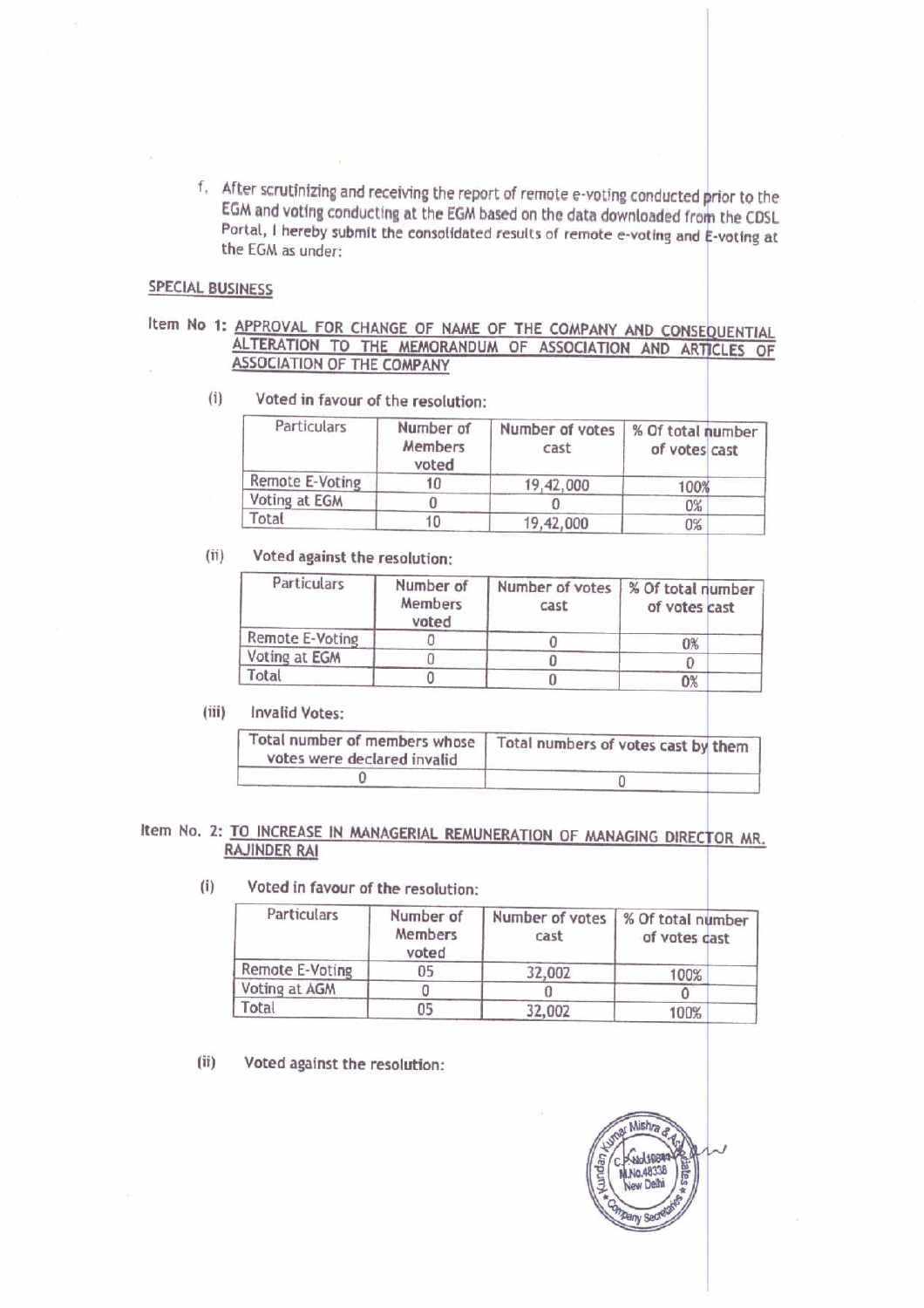| Particulars                                        | Number of<br><b>Members</b><br>voted | Number of votes<br>$C0$ st                                                                                                                                                                                                                                        | % Of total number<br>of votes cast |
|----------------------------------------------------|--------------------------------------|-------------------------------------------------------------------------------------------------------------------------------------------------------------------------------------------------------------------------------------------------------------------|------------------------------------|
| Remote E-Voting                                    | 0                                    | $\theta$                                                                                                                                                                                                                                                          |                                    |
| Voting at EGM                                      | 0                                    | $\Omega$                                                                                                                                                                                                                                                          |                                    |
| Total                                              | $\overline{0}$                       | $\sigma$                                                                                                                                                                                                                                                          | O                                  |
| 04                                                 |                                      |                                                                                                                                                                                                                                                                   | 12,33,200                          |
|                                                    |                                      |                                                                                                                                                                                                                                                                   |                                    |
| RISHNA KUMAR<br>Voted in favour of the resolution: |                                      | Note: "Relatives of Mr. Rajinder Rai (Ms. Madhurima Rai, Mandira Rai, Shivaz Rai & Seighti Jindai) are<br>terested in this resolution, hence their voting not counted and declared as invalid<br>O INCREASE IN MANAGERIAL REMUNERATION OF WHOLE-TIME DIRECTOR MR. |                                    |
| <b>Particulars</b>                                 | Number of<br>Members<br>voted        | Number of votes<br>cast                                                                                                                                                                                                                                           | % of total number<br>of votes cast |
| Remote E-Voting                                    | 09                                   | 19,41,999                                                                                                                                                                                                                                                         | 100%                               |
| Voting at EGM<br>Total                             | $\Omega$<br>09                       | $\Omega$                                                                                                                                                                                                                                                          | 0 <sup>th</sup>                    |

| (iii) | Invalld Votes:                                               |                                     |  |
|-------|--------------------------------------------------------------|-------------------------------------|--|
|       | Total number of members whose<br>votes were declared invalid | Total numbers of votes cast by them |  |
|       | 63.0                                                         | 12,33,200                           |  |

#### Item No. 3: TO INCREASE IN MANAGERIAL REMUNERATION OF WHOLE-TIME DIRECTOR MR. KRISHNA KUMAR

(i) Voted in favour of the resolution:

|                                                              | voted                         |                         |                                     |
|--------------------------------------------------------------|-------------------------------|-------------------------|-------------------------------------|
| Remote E-Voting                                              | $\Omega$                      | $\Omega$                |                                     |
| Voting at EGM                                                | 0                             | $\theta$                |                                     |
| Total                                                        | $\Omega$                      | $\sigma$                | Ω                                   |
| Invalld Votes:                                               |                               |                         |                                     |
| Total number of members whose<br>votes were declared invalid |                               |                         | Total numbers of votes cast by them |
| 04                                                           |                               |                         | 12,33,200                           |
| Voted in favour of the resolution:                           |                               |                         |                                     |
| Particulars                                                  | Number of<br>Members<br>voted | Number of votes<br>cast | % of total number<br>of votes cast  |
| Remote E-Voting                                              |                               |                         |                                     |
| Voting at EGM                                                |                               |                         |                                     |
|                                                              | 09<br>0                       | 19,41,999<br>O          | 100%<br>0 <sup>th</sup>             |
| Total                                                        | 09                            | 19,41,999               | 100 <sup>E</sup>                    |
| Voted against the resolution:<br>Particulars                 | Number of<br><b>Members</b>   | Number of votes<br>cast | of votes cast                       |
|                                                              | voted<br>$\Omega$             |                         | % Of total number                   |
| Remote E-Voting<br>Voting at EGM                             | $\mathbf{0}$                  | 0<br>0                  | 0<br>0                              |

#### (ii) Voted against the resolution:

| Total number of members whose<br>votes were declared invalid |                               | Total numbers of votes cast by them                                                                                                                                                             |                                    |  |
|--------------------------------------------------------------|-------------------------------|-------------------------------------------------------------------------------------------------------------------------------------------------------------------------------------------------|------------------------------------|--|
| 04                                                           |                               |                                                                                                                                                                                                 | 12,33,200                          |  |
|                                                              |                               | "Note: "Relatives of Mr. Rajinder Rai (Ms. Madhurima Rai, Mandira Rai, Shivaz Rai & Srighti Jindal) ar<br>interested in this resolution, hence their voting not counted and declared as invalid |                                    |  |
| KRISHNA KUMAR                                                |                               | TO INCREASE IN MANAGERIAL REMUNERATION OF WHOLE-TIME DIRECTOR MR                                                                                                                                |                                    |  |
| Voted in favour of the resolution:<br>Particulars            | Number of<br>Members<br>voted | Number of votes<br>cast                                                                                                                                                                         | % of total number<br>of votes cast |  |
| Remote E-Voting                                              | 09                            | 19,41,999                                                                                                                                                                                       | 100 <sup>o</sup>                   |  |
| Voting at EGM                                                | 0                             | $\Omega$                                                                                                                                                                                        | 0 <sup>th</sup>                    |  |
| Total                                                        | 09                            | 19,41,999                                                                                                                                                                                       | 100 <sup>2</sup>                   |  |
| Voted against the resolution:                                |                               |                                                                                                                                                                                                 |                                    |  |
| Particulars                                                  | Number of<br>Members<br>voted | Number of votes<br>cast                                                                                                                                                                         | % Of total number<br>of votes cast |  |
| Remote E-Voting                                              | 0                             | 0                                                                                                                                                                                               | 0                                  |  |
| Voting at EGM                                                | $\mathbf{0}$                  | 0                                                                                                                                                                                               | 0                                  |  |
| Total                                                        | $\theta$                      | 0                                                                                                                                                                                               | 0                                  |  |
| <b>Invalid Votes:</b>                                        |                               |                                                                                                                                                                                                 |                                    |  |
| Total number of members whose<br>votes were declared invalid |                               | Total numbers of votes cast by them                                                                                                                                                             |                                    |  |
| Ω                                                            |                               |                                                                                                                                                                                                 | 0                                  |  |

#### (iii) Invalid Votes:

| A Critical Part Property                                     |          |   |                                                                            |
|--------------------------------------------------------------|----------|---|----------------------------------------------------------------------------|
| Total                                                        | $\Omega$ | 0 | 0                                                                          |
| <b>Invalid Votes:</b>                                        |          |   |                                                                            |
| Total number of members whose<br>votes were declared invalid |          |   | Total numbers of votes cast by them                                        |
| 0                                                            |          |   | $\theta$                                                                   |
| ADHURIMA RAI                                                 |          |   | O INCREASE IN MANAGERIAL REMUNERATION OF WHOLETIME DIRECTOR MS.            |
| Voted in favour of the resolution:                           |          |   |                                                                            |
|                                                              |          |   | <b>Lumar Mishra</b><br><b>Aundan</b><br>Ē<br>New Dette<br><b>Party Sed</b> |
|                                                              |          |   |                                                                            |

#### Item No. 4: TO INCREASE IN MANAGERIAL REMUNERATION OF WHOLETIME DIRECTOR MS. /AADHURIMA RAI

(1) Voted fn favour of the resolution:

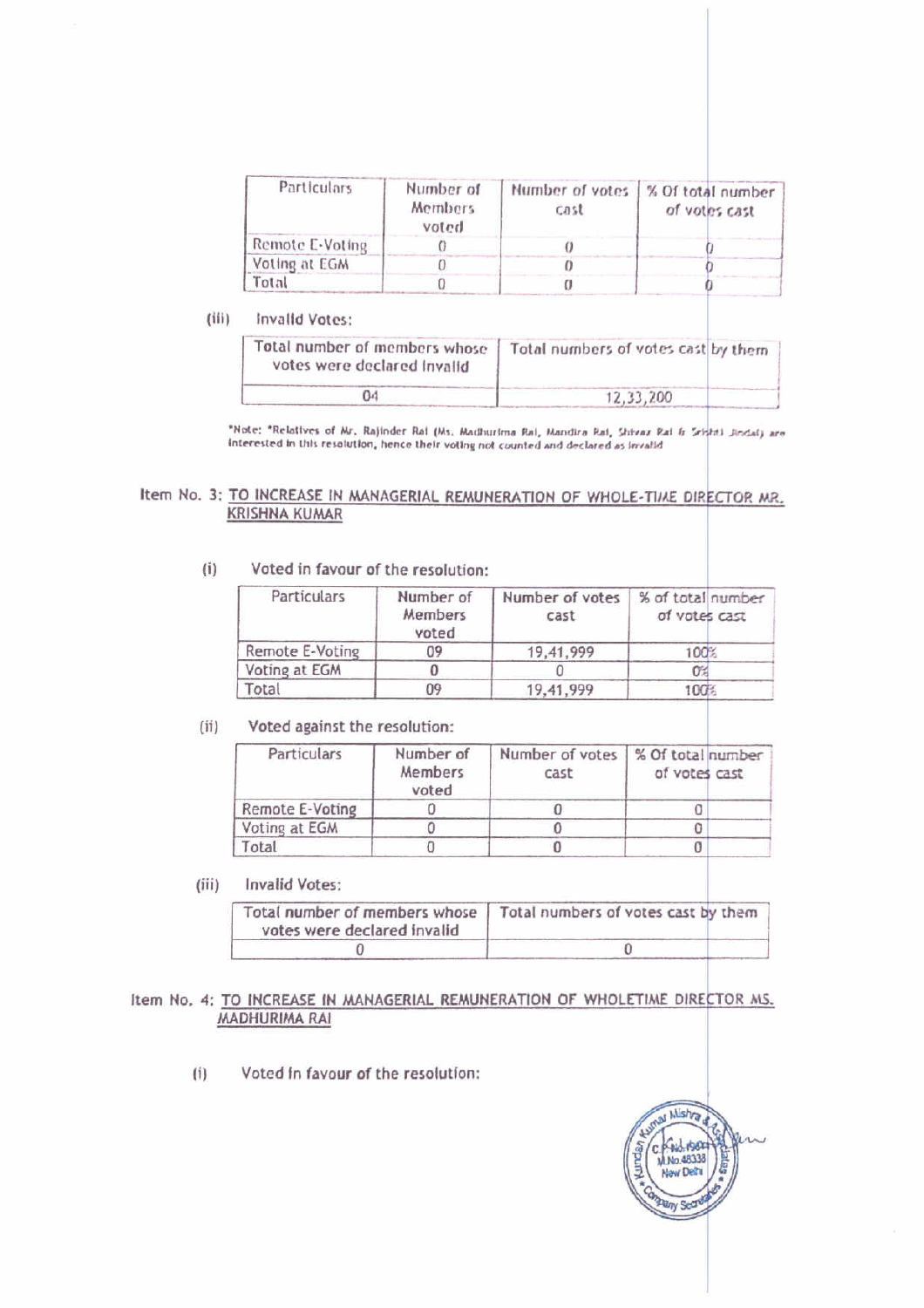| Particulars                                                                                                                                                                            | Number of            | Number of votes                     | % Of total number |  |
|----------------------------------------------------------------------------------------------------------------------------------------------------------------------------------------|----------------------|-------------------------------------|-------------------|--|
|                                                                                                                                                                                        | Members              | cast                                | of votes cast     |  |
|                                                                                                                                                                                        |                      |                                     |                   |  |
|                                                                                                                                                                                        | voted                |                                     |                   |  |
|                                                                                                                                                                                        | 05                   | 32,002                              | 100%              |  |
|                                                                                                                                                                                        | 0                    | 0                                   | $0\%$             |  |
|                                                                                                                                                                                        | 05                   | 32,002                              | 100%              |  |
| Voted against the resolution:                                                                                                                                                          |                      |                                     |                   |  |
| Particulars                                                                                                                                                                            |                      |                                     |                   |  |
|                                                                                                                                                                                        | Number of<br>Members | Number of votes<br>cast             | % Of total number |  |
|                                                                                                                                                                                        | voted                |                                     | of votes cast     |  |
|                                                                                                                                                                                        | 0                    | 0                                   |                   |  |
|                                                                                                                                                                                        | 0                    | 0                                   | 0<br>0            |  |
|                                                                                                                                                                                        | 0                    | 0                                   | 0                 |  |
|                                                                                                                                                                                        |                      |                                     |                   |  |
|                                                                                                                                                                                        |                      |                                     |                   |  |
| Remote E-Voting<br>Voting at EGM<br>Total<br><b>Remote E-Voting</b><br>Voting at EGM<br>Total<br><b>Invalid Votes:</b><br>Total number of members whose<br>votes were declared invalid |                      | Total numbers of votes cast by them |                   |  |

# (ii) | Voted against the resolution:

|                                     | $m$ c $m$ uers<br>voted              | Cast                                                                                                                                                                                                                                                                       | or votes cast                      |
|-------------------------------------|--------------------------------------|----------------------------------------------------------------------------------------------------------------------------------------------------------------------------------------------------------------------------------------------------------------------------|------------------------------------|
| Remote E-Voting                     | 05                                   | 32,002                                                                                                                                                                                                                                                                     | 100%                               |
| Voting at EGM                       | 0                                    | O                                                                                                                                                                                                                                                                          | $0\%$                              |
| Total                               | 05                                   | 32,002                                                                                                                                                                                                                                                                     | 100%                               |
| Voted against the resolution:       |                                      |                                                                                                                                                                                                                                                                            |                                    |
| Particulars                         | Number of<br><b>Members</b><br>voted | Number of votes<br>cast                                                                                                                                                                                                                                                    | % Of total number<br>of votes cast |
| Remote E-Voting                     | 0                                    | 0                                                                                                                                                                                                                                                                          | 0                                  |
| Voting at EGM                       | 0                                    | $\theta$                                                                                                                                                                                                                                                                   | 0                                  |
| Total                               | 0                                    | $\Omega$                                                                                                                                                                                                                                                                   | $\theta$                           |
| 5                                   |                                      |                                                                                                                                                                                                                                                                            | 1909998                            |
| RIVATE LIMITED (SUBSIDIARY COMPANY) |                                      | "Note: "Ms. Madhurima Rai and their Relatives (Mr. Rajinder Rai, Mandira Rai, Shivaz Rai & Srishti Jindal)<br>are interested in this resolution, hence their voting not counted and declared as invalid<br>APPROVAL OF RELATED PARTY TRANSACTION WITH THE M/S DUDIGITAL BD |                                    |
| Voted in favour of the resolution:  |                                      |                                                                                                                                                                                                                                                                            |                                    |
| Particulars                         | Number of<br><b>Members</b><br>voted | Number of votes<br>cast                                                                                                                                                                                                                                                    | % Of total number<br>of votes cast |
| <b>Remote E-Voting</b>              | 10                                   | 19,42,000                                                                                                                                                                                                                                                                  | 100%                               |
| Voting at EGM                       | $\Omega$                             | n.                                                                                                                                                                                                                                                                         | $on \omega$                        |

#### (iii)

Ť.

| Total number of members whose<br>votes were declared invalid | Total numbers of votes cast by them |
|--------------------------------------------------------------|-------------------------------------|
|                                                              | 1909998                             |

# Item No. 5: APPROVAL OF RELATED PARTY TRANSACTION WITH THE M/S DUDIGITAL BD<br>PRIVATE LIMITED (SUBSIDIARY COMPANY)

|                                                              | ,,,,,,,,,,,,<br>voted         | cast                                                            | or votes cast                       |
|--------------------------------------------------------------|-------------------------------|-----------------------------------------------------------------|-------------------------------------|
| <b>Remote E-Voting</b>                                       | 0                             | 0                                                               | 0                                   |
| Voting at EGM                                                | 0                             | $\theta$                                                        | 0                                   |
| Total                                                        | $\Omega$                      | $\theta$                                                        | $\Omega$                            |
| <b>Invalid Votes:</b>                                        |                               |                                                                 |                                     |
| Total number of members whose<br>votes were declared invalid |                               | Total numbers of votes cast by them                             |                                     |
|                                                              |                               |                                                                 | 1909998                             |
| PRIVATE LIMITED (SUBSIDIARY COMPANY)                         |                               | APPROVAL OF RELATED PARTY TRANSACTION WITH THE M/S DUDIGITAL BI |                                     |
| Voted in favour of the resolution:<br>Particulars            | Number of<br>Members          | Number of votes<br>cast                                         | % Of total number                   |
|                                                              | voted                         |                                                                 | of votes cast                       |
| <b>Remote E-Voting</b>                                       | 10                            | 19,42,000                                                       | 100%                                |
| Voting at EGM                                                | $\Omega$                      | O                                                               | 00 %                                |
| Total                                                        | 10                            | 19,42,000                                                       | 100%                                |
| Voted against the resolution:                                |                               |                                                                 |                                     |
| Particulars                                                  | Number of<br>Members<br>voted | Number of votes<br>cast                                         | % Of total number<br>of votes cast  |
| Remote E-Voting                                              | 0                             | 0                                                               | 0                                   |
| Voting at EGM                                                | $\theta$                      | 0                                                               | 0                                   |
| Total                                                        | $\Omega$                      | $\theta$                                                        | 0                                   |
| <b>Invalid Votes:</b>                                        |                               |                                                                 |                                     |
| Total number of members whose<br>Votes were declared invalid |                               |                                                                 | Total numbers of votes cast by them |

#### Voted in favour of the resolution: (i)

#### (ii) | Voted against the resolution:

| Particulars     | Number of<br>Members<br>voted | Number of votes<br>cast | % Of total number<br>of votes cast |
|-----------------|-------------------------------|-------------------------|------------------------------------|
| Remote E-Voting |                               |                         |                                    |
| Voting at EGM   |                               |                         |                                    |
| Total           |                               |                         |                                    |

#### (iii) Invalid Votes:

| Total number of members whose<br>votes were declared invalid | Total numbers of votes cast by them |  |
|--------------------------------------------------------------|-------------------------------------|--|
|                                                              |                                     |  |